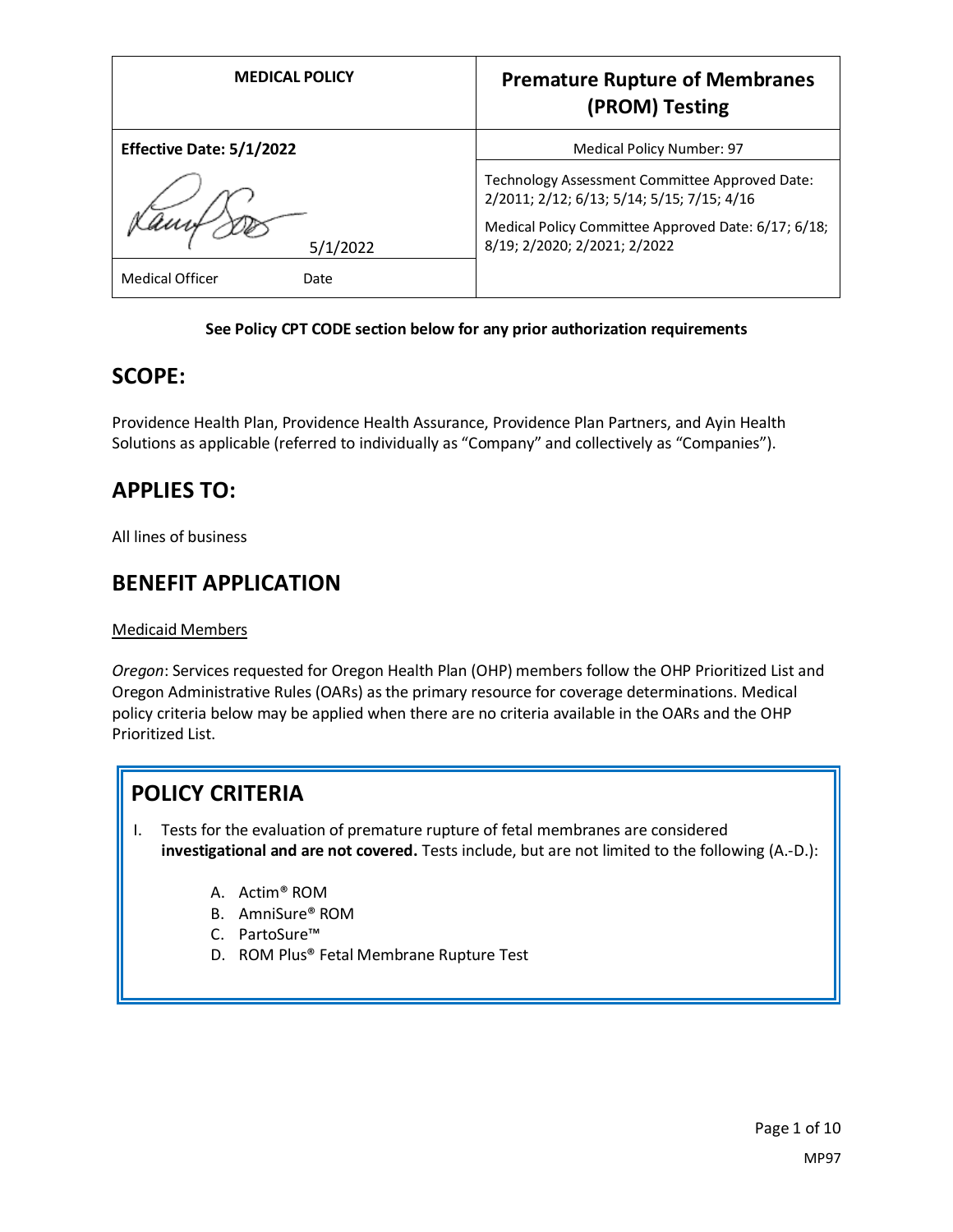## **CPT CODES**

| <b>All Lines of Business</b>                                                                                                                                                                                                                                |                                                                                                                                                                                                            |
|-------------------------------------------------------------------------------------------------------------------------------------------------------------------------------------------------------------------------------------------------------------|------------------------------------------------------------------------------------------------------------------------------------------------------------------------------------------------------------|
| <b>Not Covered</b>                                                                                                                                                                                                                                          |                                                                                                                                                                                                            |
| 84112                                                                                                                                                                                                                                                       | Evaluation of cervicovaginal fluid for specific amniotic fluid protein(s) (eg, placental<br>alpha microglobulin-1 [PAMG-1], placental protein 12 [PP12], alpha-fetoprotein),<br>qualitative, each specimen |
| 0066U                                                                                                                                                                                                                                                       | Placental alpha-micro globulin-1 (PAMG-1), immunoassay with direct optical<br>observation, cervico-vaginal fluid, each specimen                                                                            |
| <b>Unlisted Codes</b><br>All unlisted codes will be reviewed for medical necessity, correct coding, and pricing at the claim<br>level. If an unlisted code is billed related to services addressed in this policy then it will be denied<br>as not covered. |                                                                                                                                                                                                            |
| 84999                                                                                                                                                                                                                                                       | Unlisted chemistry procedure                                                                                                                                                                               |

### **DESCRIPTION**

During pregnancy, the fetal membrane protects the developing fetus and its surrounding fluid from infection. Although tearing or rupture of membranes (ROM) normally occurs during labor, in approximately 12% of pregnancies that are at term ( $\geq$  37 weeks of development), the membrane ruptures before initiation of labor, which is called premature ROM (PROM). PROM that occurs at < 37 weeks of development is referred to as preterm premature ROM (PPROM), which complicates approximately 3% of all pregnancies in the United States.<sup>1</sup> Early detection of PROM and PPROM is important, since physicians must respond quickly to the substantial increase in risks after these conditions.<sup>2</sup>

The optimal approach to clinical assessment and treatment of women with term and preterm PROM remains controversial. Management hinges on knowledge of gestational age and evaluation of the relative risks of delivery versus the risks of expectant management (e.g., infection, abruptio placentae, and umbilical cord accident).<sup>1</sup> Standard methods for detection of PROM include the following: visual pooling of amniotic fluid, sterile speculum examination, nitrazine test to assess the pH of vaginal secretions, microscopic evaluation of crystallization of amniotic fluid into fernlike patterns, ultrasonographic examination to assess amniotic fluid levels, and ultrasonographically guided transabdominal instillation of indigo carmine dye. However, a speculum examination can cause patient discomfort and standard vaginal fluid analysis techniques may give inaccurate results. $2$ 

There are a number of commercially available tests intended to detect rupture of fetal membranes:

• Actim® PROM test (manufactured by Medix Biomedica, Espoo, Finland, and distributed in the United States by Cooper Surgical, Inc., Trumbull, CT) is a rapid, point-of-care, qualitative immunoassay intended to detect premature rupture of fetal membranes in pregnant women with symptoms suggestive of fetal membrane rupture. The test detects the presence of human IGFBP-1 in cervicovaginal secretions.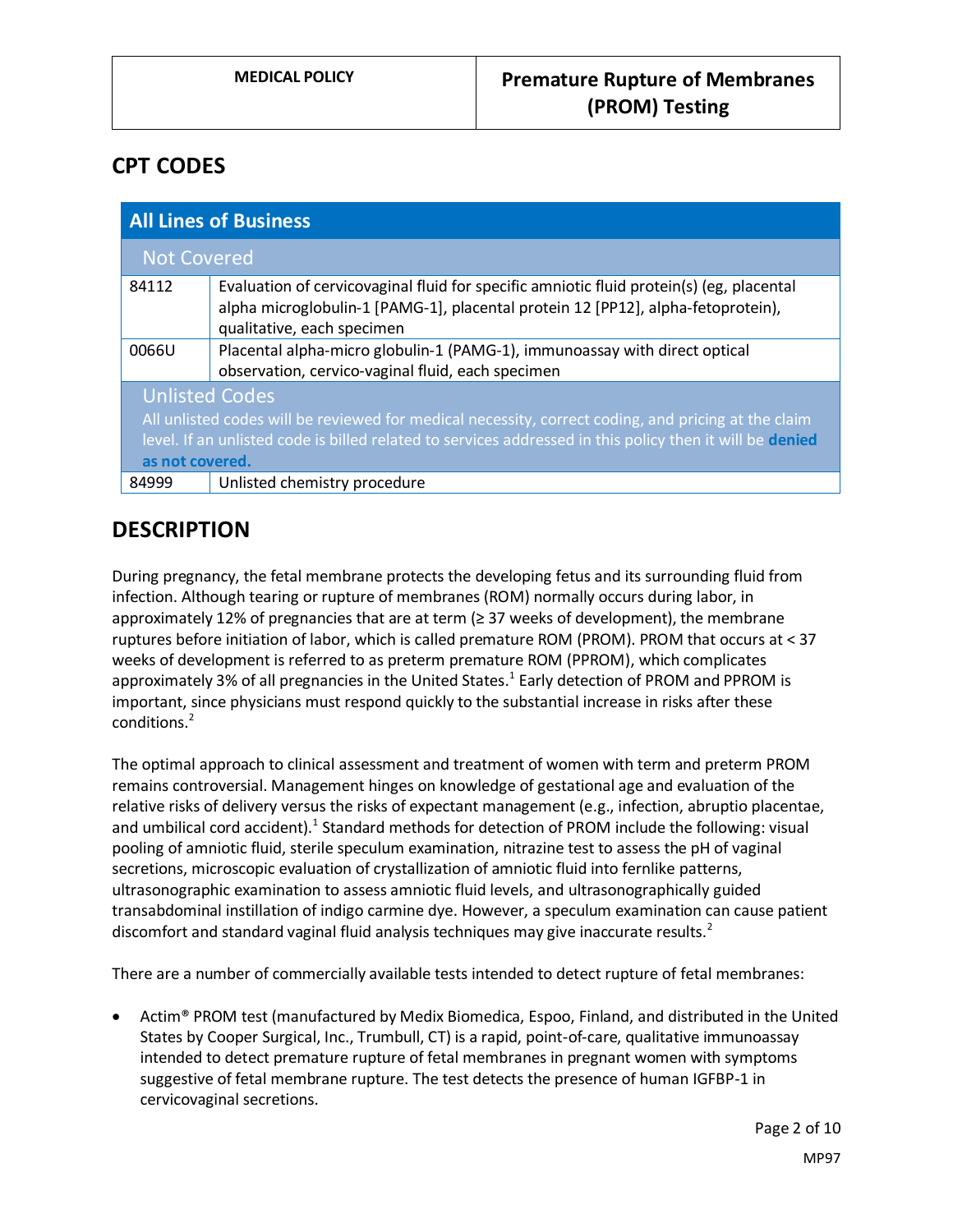- AmniSure® ROM (rupture of membrane) test (AmniSure International, LLC, Boston, MA, a Qiagen Sciences company) is a noninvasive immunoassay intended to detect premature rupture of fetal membranes in pregnant women with symptoms suggestive of fetal membrane rupture. The test detects the presence of human PAMG-1 (Placental Alpha Microglobulin-1, a protein found in amniotic fluid) in vaginal secretions.
- PartoSure™ (Parsagen Diagnostics, Inc.) is a noninvasive test for predicting preterm birth by detecting levels of PAMG-1 in patient vaginal discharge. According to the company, "the PartoSure Test is intended to be used as an aid to rapidly assess the risk of preterm delivery in  $\leq 7$  or  $\leq 14$  days from the time of cervicovaginal sample collection in pregnant women with signs and symptoms of early preterm labor, intact amniotic membranes and minimal cervical dilation (≤3 cm) sampled between 20 weeks, 0 days and 36 weeks, 6 days gestation."<sup>3</sup>
- ROM Plus® test (Clinical Innovations, LLC, Murray, UT) is a rapid, noninvasive, immunochromatographic, point-of-care test intended to detect premature rupture of fetal membranes (PROM) in pregnant women with symptoms suggestive of membrane rupture. The test detects the presence of alpha-fetoprotein (AFP) and insulin-like growth factor binding protein-1 (IGFBP-1) in vaginal secretions using monoclonal antibodies.

### **REVIEW OF EVIDENCE**

A review of the ECRI, Hayes, Cochrane, and PubMed databases was conducted regarding the use of tests for the evaluation of premature membrane rupture. Below is a summary of the available evidence identified through December 2021.

#### Comparison of Tests

#### *Systematic Reviews*

In 2017 (archived 2019), Hayes published a systematic review which evaluated the use of the Actim PROM-POC PROM Test, AmniSure ROM Test, and the ROM Plus Test.<sup>4</sup> The evidence review did not find any head-to-head comparative studies. The review did include 7 studies, including prospective comparative studies, a meta-analysis, and comparative in vitro studies. The Hayes review concluded evidence continues to be insufficient to inform definitive conclusions about the superiority of any of the requested tests for premature rupture of membranes (PROM) during pregnancy." 4

#### AmniSure

Of all the commercially available tests for PROM, AmniSure was the first to be approved by the U.S. Federal Drug Administration (FDA) and there have been a large number of studies published on the accuracy of AmniSure. Therefore, the evidence section below for this test is limited to systematic reviews that evaluated the test performance of AmniSure on its own, or compared to clinical tests or other commercially available PROM tests. Importantly, no studies were identified that reported on the clinical utility of this test. Studies are needed to determine if the use of the AmniSure test impacts health outcomes and changes in management.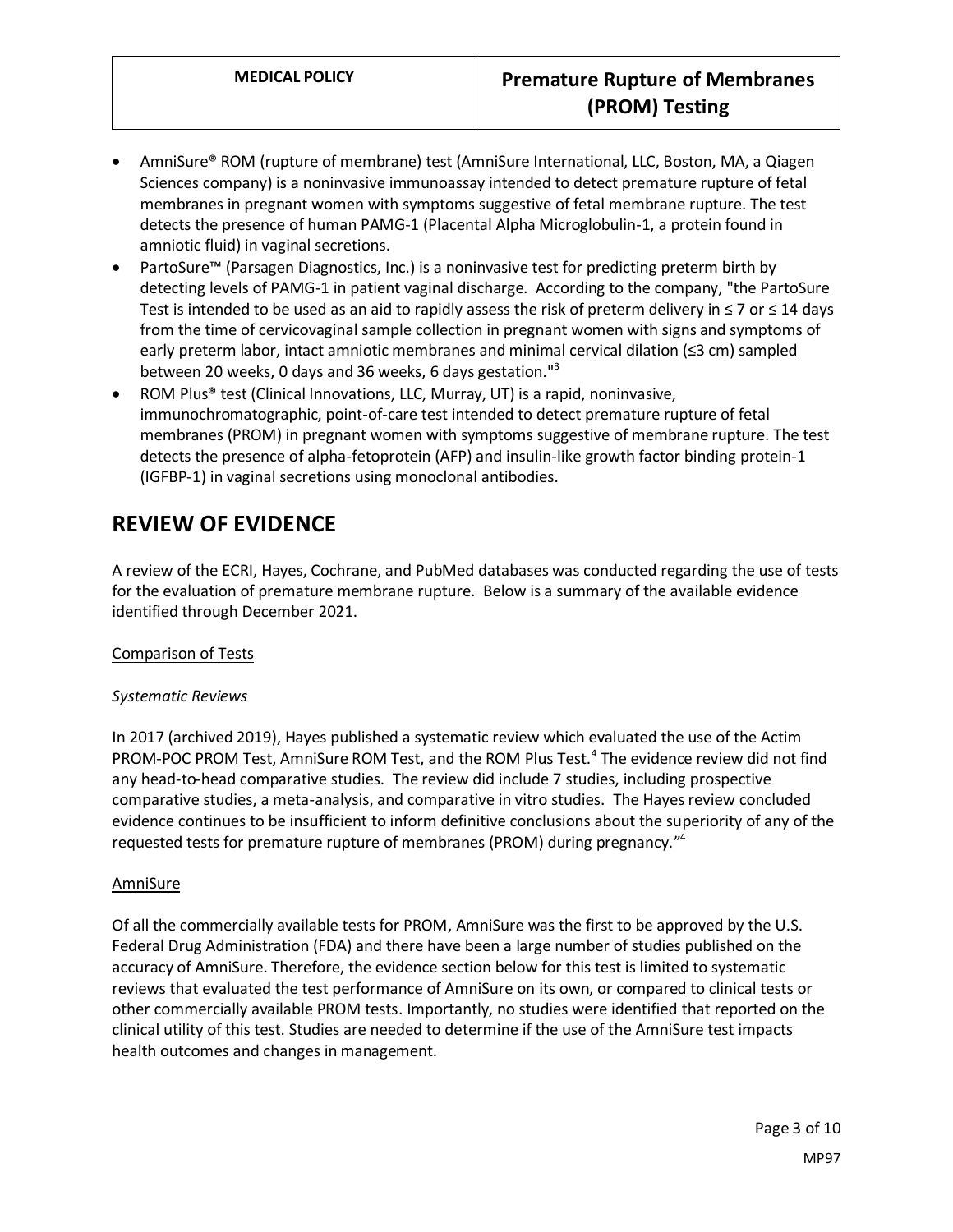*Systematic Reviews*

- In 2013, Ramsauer et al. published a meta-analysis that evaluated the accuracy of the Actim® PROM test compared to AmniSure®.<sup>5</sup> Of the 12 studies that met inclusion criteria, four studies utilized Actim PROM (N=648), six utilized AmniSure (N=501), and two studies compared both biomarker tests (N=261). Pooled analysis included only those women with suspected ROM who had later confirmation of the diagnosis through standard clinical tests. When the two tests were compared with respect to their test performance in similar groups (i.e., patients presenting with suspected ROM but for whom leakage from the cervical os could not be visualized = unknown membrane status), AmniSure performed better than Actim PROM, with significantly higher sensitivity (96.0 % vs. 73.9%) and specificity (98.9% versus 77.8%). The studies included in this meta-analysis were heterogeneous in terms of study protocols, the clinical characteristics of included patients, and the gold standard used for confirming PROM diagnosis. In addition, women with bleeding were excluded from most of the included studies, making it unclear whether the findings were representative of the broader population of women presenting with suspected PROM. Lastly, clinical utility was not reported and, therefore, it remains unclear whether the use of these tests resulted in improved health outcomes for the mother or baby.
- In 2014, Palacio et al. published a meta-analysis that compared the accuracy of Actim PROM and AmniSure tests.<sup>6</sup> including 17 studies; 10 for Actim PROM (N = 1,066), four for AmniSure (n = 1,081) and three studies in which both biomarker tests were compared directly. Analysis included women with suspected ROM who were later diagnosed through standard clinical tests. Among women whose membrane rupture status was known, AmniSure was not significantly different from Actim PROM in terms of test performance (Actim PROM: sensitivity: 98.2%, specificity: 95.8%, PPV: 96%, NPV 98%; AmniSure: sensitivity: 96.5%, specificity: 98.2%, PPV: 98.2%, NPV 96.5%). Among women whose rupture status was unknown, AmniSure performed significantly better than Actim PROM (Actim PROM: sensitivity: 92.1%, specificity: 90.5%, PPV: 87.9%, NPV 93.9%; AmniSure: sensitivity: 96.8%, specificity: 98.3%, PPV: 98.4%, NPV 96.7%). Pooled showed no significant differences in sensitivity or NPV between tests, but AmniSure had superior specificity and PPV compared with Actim PROM. The reviewers concluded that there was no difference in test performance in studies where they were used under the same clinical conditions or in women with known membrane status, and that further studies were needed, since the exclusion of bleeding patients may not be representative of women clinically presenting with suspected PROM.
- In 2018 (updated 2021), Hayes published a systematic review of the AmniSure test to evaluate the sensitivity, specificity, negative/positive predictive value, accuracy, and clinical utility of testing to detect fetal membrane rupture.<sup>2</sup> A total of 18 tests were included in the review; 17 studies evaluated the capacity of AmniSure to detect PROM and 1 study assessed the clinical utility of testing. The review found the sensitivity of testing to be 89-100% and specificity to be 88-100%. However, the Hayes review noted, "(w)hen comparing the results of diagnostic tests, it is essential to remember that overall test accuracy relies on both the sensitivity (correct detection of patients who do have the condition) and the specificity (correct exclusion of patients who do not have the condition). Although some of these studies found that the AmniSure test is somewhat better than the usual combined methods for diagnosis of PROM, the available studies have not provided consistent evidence that the AmniSure test is more accurate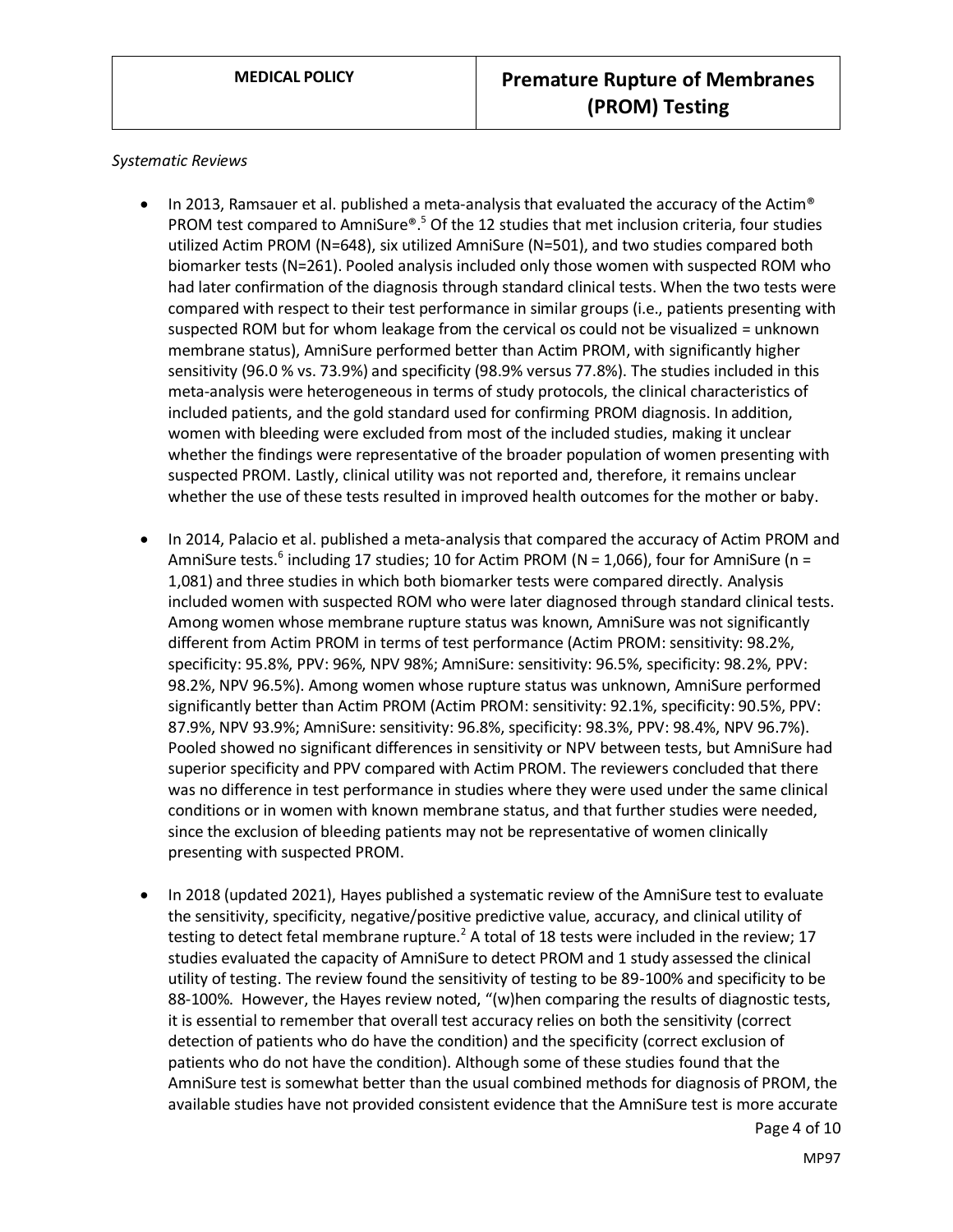than the nitrazine test or ferning test, which are often combined with sterile speculum examination for detection of PROM. In addition, the available studies have not demonstrated that the AmniSure test is more accurate than other available immunoassays for diagnosis of PROM." In addition, the review indicated there was insufficient evidence to evaluate the clinical utility of testing. Hayes issued a "**C rating**" to the AmniSure test, stating, "additional studies are needed to determine the accuracy of the AmniSure test relative to established testing methods."<sup>2</sup>

• In 2014 (updated 2020), ECRI published a systematic review assessing the clinical validity and utility of the AmniSure ROM Test for detecting ruptured fetal membranes.<sup>7</sup> In total, one systematic review and 3 clinical validity studies were included for review. The systematic review (n = 2,147) assessed the accuracy of Actim PROM and AmniSure to diagnose ROM. Of the 17 included therein, 4 studies (n=1,081) assessed AmniSure. Overall, AmniSure sensitivity (96.5%) and specificity (98.2%) did not differ significantly from Actim PROM sensitivity (98.2%) and specificity (95.8%). However, in patients with suspected membrane rupture, AmniSure sensitivity (96.8%) and specificity (98.3%) were higher than Actim PROM sensitivity (92.1%) and specificity (90.5%). Two clinical validity studies (n=435) compared AmniSure to ROM Plus to diagnose ROM and reported sensitivity and specificity, and reported that AmniSure and ROM Plus tests had sensitivities of 96.4% and 89.3%, respectively, and specificities of 98.8% and 100%, respectively, with no significant difference between tests. An additional clinical validity study (n = 151) reported AmniSure and Actim PROM tests had sensitivities of 97.8% and 91.0%, respectively, and specificities of 91.5% and 75%, respectively. The specificity difference was statistically significant. Significantly more Actim PROM test were discarded due to blood smears. Investigators concluded that evidence supporting the AmniSure ROM Test was "somewhat favorable." Limitations included variation in the reference standard used to confirm the ROM diagnosis and a lack of studies assessing clinical utility.

#### *Nonrandomized Studies*

In 2019, Sean-Esplin and colleagues conducted a prospective, comparative study evaluating two immunoassays, ROM Plus and Amnisure, designed to diagnose SROM.<sup>8</sup> In total, 324 subjects with singleton pregnancy ≥ 15 weeks' and suspected SROM. Immunoassays were run by independent providers that were blinded to results of SSE. The primary outcome of interest was a final diagnosis of SROM at 48-hour follow-up. Authors reported that both tests were statistically equivalent to SSE and ultrasound (>91% vs. >95%). Investigators concluded that while immunoassays may be used as an alternative to the standard clinical evaluation with SSE, additional studies are necessary to evaluate the performance of these tests among women with specific presenting symptoms that may be associated with an increased a priori risk of ROM.

#### Actim PROM

Since the systematic reviews described were published, several studies have been published which have evaluated the Actim PROM test. These studies are summarized below. Importantly, no studies were identified that reported on the clinical utility of this test, in that health outcomes and changes in management as a result of the Actim PROM test have not been addressed.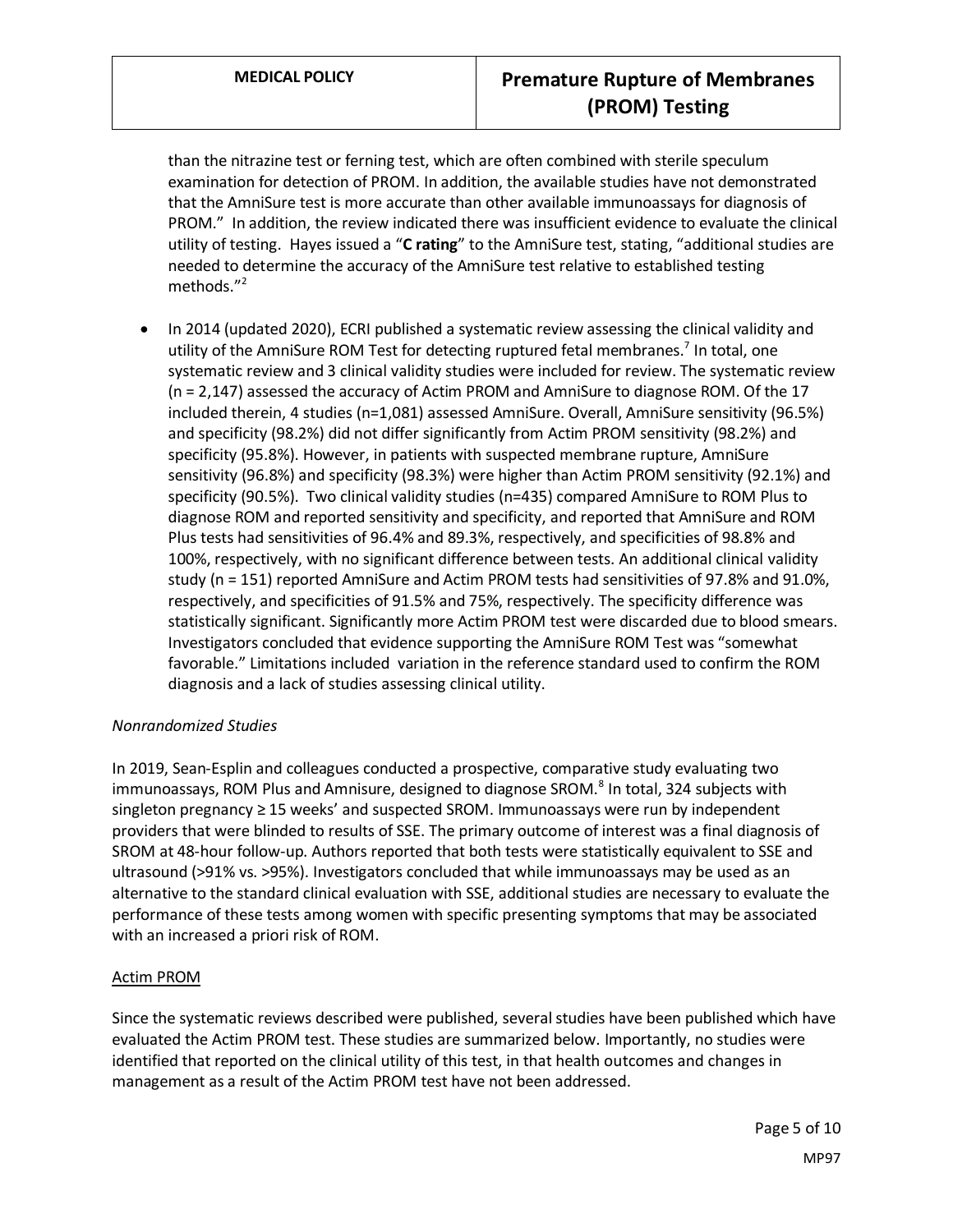#### *Randomized Controlled Trials*

In 2014, Liang et al. conducted an RCT that compared the accuracy of placental α-microglobulin-1 (PAMG-1, AmniSure), insulin-like growth factor binding protein-1 (IGFBP-1, Actim PROM) and nitrazine test to diagnose PROM, including 120 pregnant women between 11 and 42 weeks with signs/symptoms of PROM.<sup>9</sup> The authors reported that AmniSure was the most accurate test to diagnose premature rupture of membranes with the highest sensitivity, specificity, positive predictive value and negative predictive value. However, statistical analyses were not reported, making it difficult to draw conclusions. *Nonrandomized Studies*

In 2013, Abdelaizm and Makhouf published a study that compared the performance of placental alpha microglobulin-1 (PAMG-1, AmniSure) versus insulin-like growth factor binding protein-1 (IGFBP-1, Actim PROM) to diagnose PROM, including 150 women who were divided into two groups according to presence or absence of PROM.<sup>10</sup> In this study, no significant differences in sensitivity, specificity, NPV, PPV or accuracy were found between the two tests.

In 2014, Abdelazim published a case-control study which evaluated the accuracy of the Actim PROM test, compared to nitrazine testing and the ferning test in diagnosing PROM in 150 pregnant women after 37 weeks gestation.<sup>11</sup> The women were divided into two groups according to presence or absence of premature rupture of the membranes (PROM); 75 patients with PROM were included in group I and 75 patients without PROM were included in group II as controls. In this study, the sensitivity and the specificity of IGFBP-1 (Actim PROM test) in diagnosing PROM were 89.3% and 82.7%, respectively, as compared with 84% sensitivity and 78.7% specificity for the Ferning test, and 86.7% sensitivity and 81.3% specificity for the Nitrazine test. The positive predictive value (PPV) and negative predictive value (NPV) of IGFBP-1 were 83.8% and 88.6%, respectively, as compared with 79.7% PPV and 83.1% NPV for the Ferning test, and 82.2% PPV and 85.9% NPV for the Nitrazine test. Although the authors stated that the Actim PROM test was more accurate than the two standard clinical tests it was measured against, it was unclear if the test performance parameters reported were significantly different between the tests.

#### ROM Plus Test

No RCTs were identified that compare the test performance of the ROM Plus test with any of the other commercially available PROM tests or the standard clinical tests such as the nitrazine or ferning test. Importantly, no studies were identified that reported on the clinical utility of this test. Studies are needed to determine if the use of the ROM Plus test impacts health outcomes and changes in patient management. Only studies identified are on test performance, and are described below.

#### *Nonrandomized Studies*

In 2013, Thomasino et al. published a multicenter prospective observational comparative study that evaluated the accuracy of the PROM Plus test compared to current conventional clinical assessment for diagnosis of ROM.<sup>12</sup> The study included 285 patients (15-42 weeks of gestation) presenting with signs or symptoms of ruptured amniotic membranes. The false positive rate for the ROM Plus test was 9% and the false negative rate was 0.5%. The sensitivity and specificity were 99% and 91%, respectively; and the positive and negative predictive values were 95% and 99%, respectively. Although the author's stated that the ROM Plus test detects PP12 and AFP with an efficacy comparable to conventional testing and

Page 6 of 10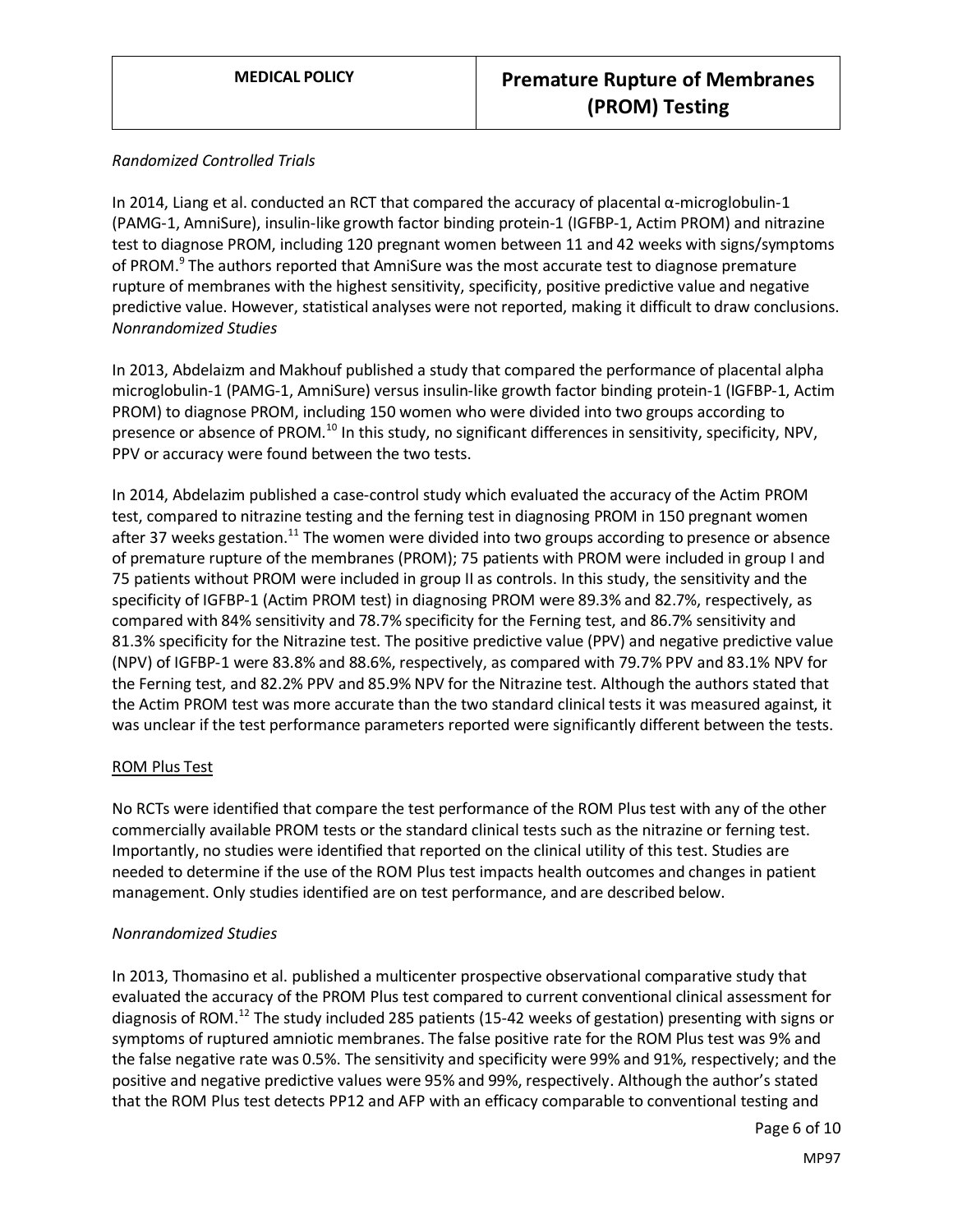better than the individual components of conventional testing (ferning, nitrazine), statistical analyses were not reported, making it difficult to draw conclusions.

In 2016, Rogers et al. published a study which compared the diagnostic performance characteristics between the ROM Plus test and the ferning test as measured in the same patient.<sup>13</sup> Both tests were run on 75 pregnant patients who presented to labor and delivery with complaints of leaking amniotic fluid. The ROM Plus test performance measures were higher than that of the fern test: sensitivity (100% vs. 77.8%), specificity (94.8% vs. 79.3%), PPV (75% vs. 36.8%), NPV (100% vs. 95.8%), and accuracy (95.5% vs. 79.1%). Although the author's stated that the ROM Plus test provides improved diagnostic accuracy for the detection of ROM compared to fern testing, statistical analyses were not reported, making it difficult to draw conclusions.

#### PartoSure Test

In 2021, Pirjani and colleagues published a systematic review and meta-analysis on the placental alpha microglobulin-1 (PartoSure) test for the prediction of preterm birth.<sup>14</sup> Seventeen observational cohort studies were included (n=35-635), totalling 2590 women. The meta-analysis included 15 of the studies (n=1906) and found a pooled sensitivity of 66.2% (95% CI: 59.1-72.7) and a specificity or 96.1% (95% CI: 95.1-97.0). The summary receiver operating characteristic was 0.97 (95% CI: 0.95-0.98) for prediction of delivery within 7 days of testing. Limitations of the review included:

- No randomized, comparative studies were identified
- Exclusion criteria was not explicit in included studies
- Interventions post-testing were not considered in the review, which could affect outcomes.

The authors concluded that PartoSure had high specificity and relatively high sensitivity to predict preterm birth within 7 to 14 days of testing in symptomatic pregnant women.

# **CLINICAL PRACTICE GUIDELINES**

#### American College of Obstetricians and Gynecologists (ACOG)

- $\bullet$  In 2016, ACOG updated their Practice Bulletin on Premature Rupture of Membranes,<sup>1</sup> stating that the optimal approach to clinical assessment and treatment of women with term and preterm PROM remains controversial. According to ACOG, most cases of PROM can be diagnosed on the basis of the patient's history and physical examination. The guideline further states that several tests for amniotic proteins are currently available with high reported sensitivity for PROM. However, these tests should be considered ancillary to standard diagnostic methods due to reported false-positive rates of 19%–30% in patients with clinically intact membranes and symptoms of labor.
- In 2020, ACOG updated the practice bulletin on premature rupture of membranes.<sup>15</sup> The bulletin noted the false-positive test rate and stated that PROM testing should not replace standard testing techniques. The guideline also quoted the FDA's concern over "misuse, overreliance, and inaccurate interpretation of lab test results from rupture of membranes tests used to detect rupture of membranes in pregnant women. These can lead to serious adverse events, including fetal death, infection, and other health complications in pregnant women."<sup>15</sup>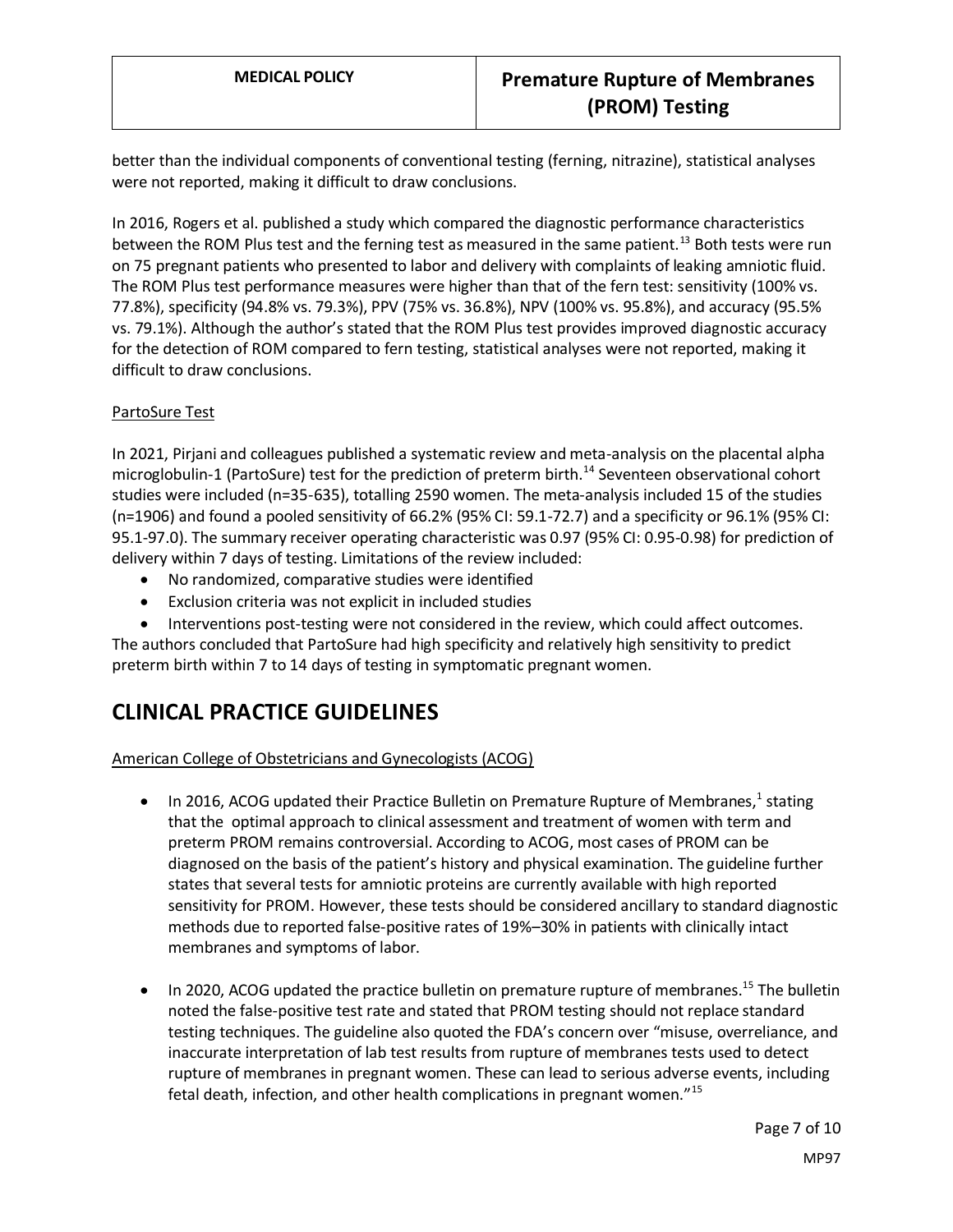#### National Institute for Health and Care Excellence (NICE)

In 2015 (updated 2019), NICE published guidelines addressing preterm labor and birth.<sup>16</sup> The guideline made the following recommendations:

- Offer a speculum examination to check for pooling of amniotic fluid.
	- $\circ$  If pooling is seen, do not conduct diagnostic tests but rather provide care consistent for a woman having PPROM.
	- o If pooling is not seen, consider performing an AmniSure or Actim Prom test.
- If the AmniSure or Actim PROM test results are positive, do not use the test results in isolation, but rather use the test results in conjunction with the clinical condition, medical and pregnancy history, ad gestational age, to determine what care to provide and;
	- o Offer care consistent with the woman having PPROM; or
	- o Reevaluate the woman's diagnostic status at a later time point.
- If the AmniSure or Actim PROM test results are negative and no amniotic fluid is observed.
	- o Do not provide prophylactic antenatal antibiotics
	- $\circ$  Explain to the woman that the likelihood of PPROM is low, but if she has further symptoms suggestive of PPROM or preterm labor then she should return.
- Do not use the Nitrazine test for diagnosis of PPROM.
- Do not use diagnostic tests for PPROM in a woman who is reporting symptoms suggestive of PPROM and who is in established labor.

### **CENTERS FOR MEDICARE & MEDICAID**

As of 1/13/2022, no Centers for Medicare & Medicaid (CMS) coverage guidance was identified which addresses PROM testing for any indication.

### **INSTRUCTIONS FOR USE**

Company Medical Policies serve as guidance for the administration of plan benefits. Medical policies do not constitute medical advice nor a guarantee of coverage. Company Medical Policies are reviewed annually and are based upon published, peer-reviewed scientific evidence and evidence-based clinical practice guidelines that are available as of the last policy update. The Companies reserve the right to determine the application of Medical Policies and make revisions to Medical Policies at any time. Providers will be given at least 60-days' notice of policy changes that are restrictive in nature.

The scope and availability of all plan benefits are determined in accordance with the applicable coverage agreement. Any conflict or variance between the terms of the coverage agreement and Company Medical Policy will be resolved in favor of the coverage agreement.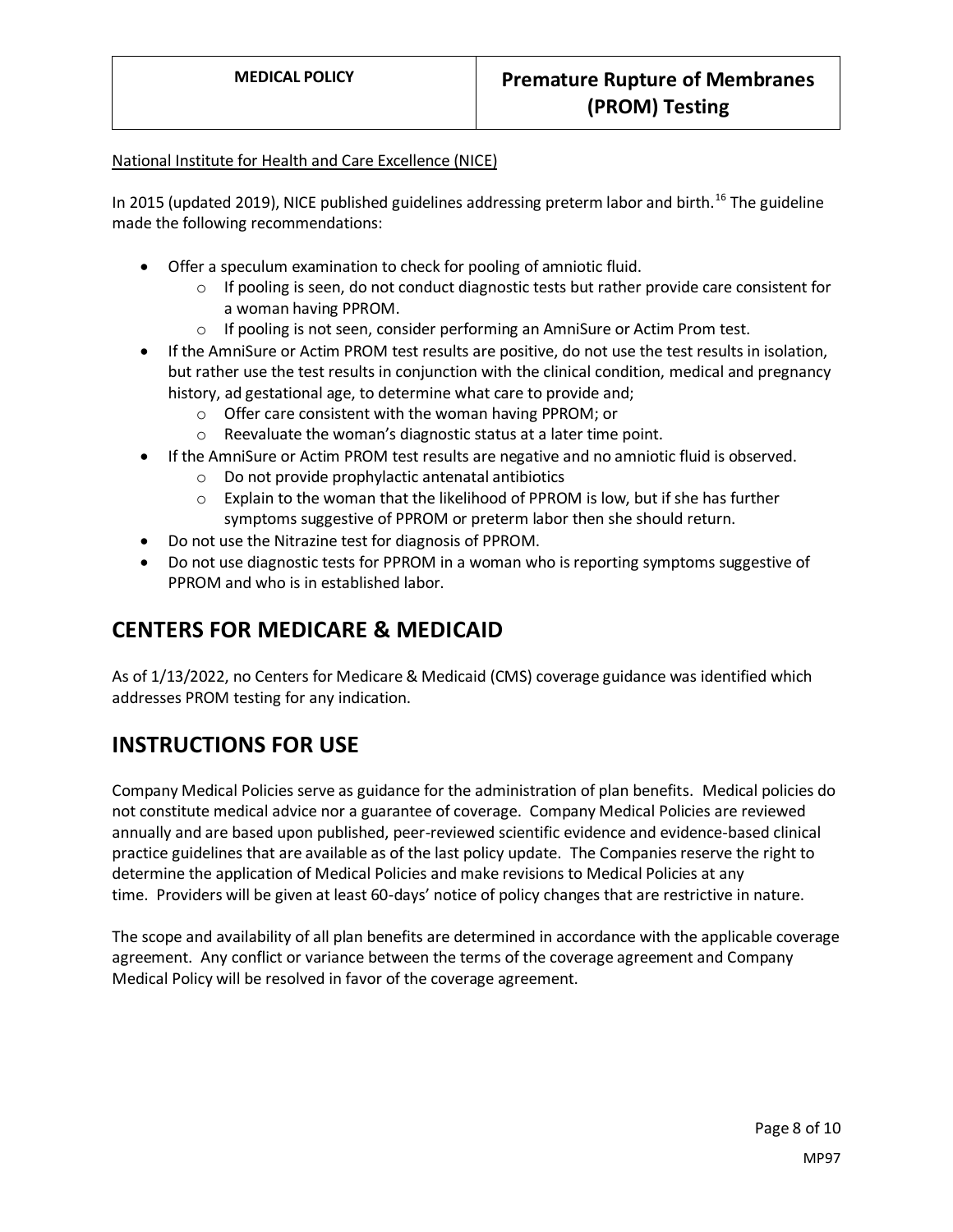### **REGULATORY STATUS**

#### Mental Health Parity Statement

Coverage decisions are made on the basis of individualized determinations of medical necessity and the experimental or investigational character of the treatment in the individual case. In cases where medical necessity is not established by policy for specific treatment modalities, evidence not previously considered regarding the efficacy of the modality that is presented shall be given consideration to determine if the policy represents current standards of care.

### **REFERENCES**

- 1. American College of Obstetrics and Gynecology. Practice Bulletin No. 172: Premature Rupture of Membranes. *Obstetrics and gynecology.* 2016;128(4):e165-177. <https://www.ncbi.nlm.nih.gov/pubmed/27661655>
- 2. Hayes Inc. AmniSure ROM Test for Detection of Fetal Membrane Rupture. [https://evidence.hayesinc.com/report/dir.amnisure1790.](https://evidence.hayesinc.com/report/dir.amnisure1790) Published 2018 (updated 2021). Accessed 1/1/2022.
- 3. ECRI Institute. PartoSure Test (Parsagen Diagnostics, Inc.) for Predicting the Risk of Preterm Labor[. https://www.ecri.org/components/ProductBriefs/Pages/25143.aspx.](https://www.ecri.org/components/ProductBriefs/Pages/25143.aspx) Published 2017. Accessed 1/11/2022.
- 4. Hayes Inc. Tests For Premature Rupture Of Fetal Membranes Product Comparison. [https://evidence.hayesinc.com/report/crr.testsfetal3888.](https://evidence.hayesinc.com/report/crr.testsfetal3888) Published 2017 (archived 2019). Accessed 1/12/2022.
- 5. Ramsauer B, Vidaeff AC, Hosli I, et al. The diagnosis of rupture of fetal membranes (ROM): a meta-analysis. *J Perinat Med.* 2013;41(3):233-240. <https://www.ncbi.nlm.nih.gov/pubmed/23314505>
- 6. Palacio M, Kuhnert M, Berger R, Larios CL, Marcellin L. Meta-analysis of studies on biochemical marker tests for the diagnosis of premature rupture of membranes: comparison of performance indexes. *BMC Pregnancy Childbirth.* 2014;14:183. <https://www.ncbi.nlm.nih.gov/pubmed/24884494>
- 7. ECRI Institute. AmniSure ROM Test (AmniSure International, LLC) for Detecting Ruptured Fetal Membranes[. https://www.ecri.org/components/ProductBriefs/Pages/14026.aspx.](https://www.ecri.org/components/ProductBriefs/Pages/14026.aspx) Published 2014 (updated 2020). Accessed 1/11/2022.
- 8. Sean Esplin M, Hoffman MK, Theilen L, Kupchak P. Prospective evaluation of the efficacy of immunoassays in the diagnosis of rupture of the membranes. *The Journal of Maternal-Fetal & Neonatal Medicine.* 2018:1-7.
- 9. Liang DK, Qi HB, Luo X, Xiao XQ, Jia XY. Comparative study of placental alpha-microglobulin-1, insulin-like growth factor binding protein-1 and nitrazine test to diagnose premature rupture of membranes: a randomized controlled trial. *J Obstet Gynaecol Res.* 2014;40(6):1555-1560. <https://www.ncbi.nlm.nih.gov/pubmed/24888915>
- 10. Abdelazim IA, Makhlouf HH. Placental alpha microglobulin-1 (AmniSure test) versus insulin-like growth factor binding protein-1 (Actim PROM test) for detection of premature rupture of fetal membranes. *J Obstet Gynaecol Res.* 2013;39(6):1129-1136. <https://www.ncbi.nlm.nih.gov/pubmed/23718844>